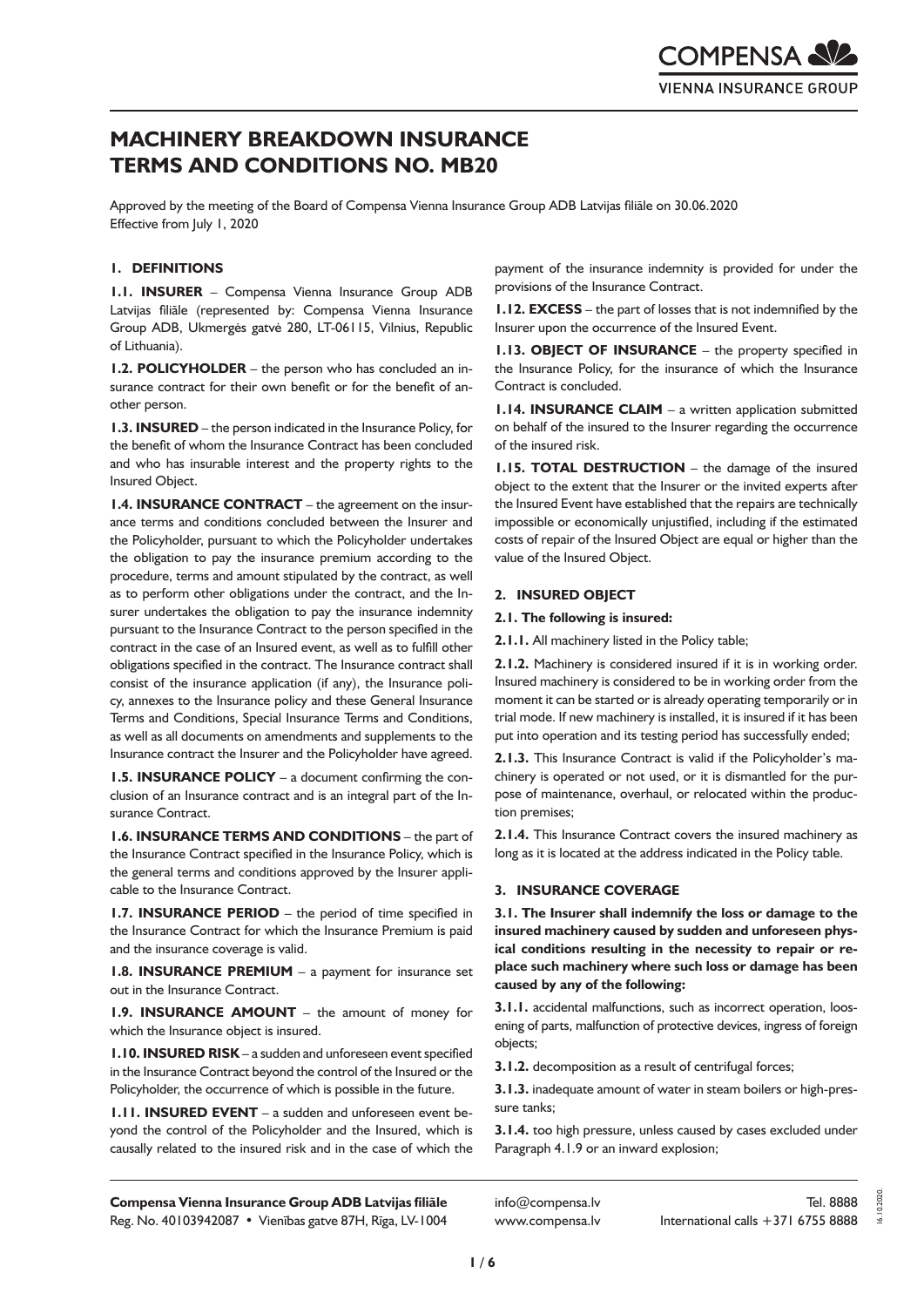

**3.1.5.** short circuit, overvoltage or overload current, unless caused by cases excluded under Paragraph 4.1.9;

**3.1.6.** defects and failures of materials or workmanship during assembly;

# **3.1.7.** storm;

**3.1.8.** any other case which is not excluded in the future.

#### **4. EXCEPTIONS**

**4.1. The Insurer shall not be obliged to indemnify the losses if the incurred losses are directly or indirectly related to the following:**

**4.1.1.** Terrorism – incurred as a result of terrorism, terrorism is defined as violence or dangerous activity that endangers human life, tangible or intangible property or infrastructure with the intent to influence any government or hold society or any part thereof in fear, resulting from war invasion or war-like activity (regardless of whether a war has been declared or not), as a result of an act of a foreign enemy, a military invasion, a civil war, an uprising, a revolution, a riot, the usurpation of military or other power;

**4.1.2.** caused by natural disasters or circumstances: strike, insurrection, internal unrest, civil disobedience, riot, armed conflict, revolt, revolution, military coup, legally usurped military power, war, civil war, state of war, war, invasion , activities of a foreign enemy, epidemics, actions of state or local government, changes in laws and other regulatory enactments, government orders;

**4.1.3.** incurred as a result of malicious intent or fault of the Policyholder, the Insured or any of their employees or representatives, which is comparable to malicious intent in terms of indemnification and other civil consequences;

**4.1.4.** if these losses or circumstances that may cause losses have been known or the Policyholder or the Insured should have been aware thereof or they were clearly foreseeable at the time of concluding the Insurance Contract;

**4.1.5.** which have occurred repeatedly for the same reason, which has previously caused damage, but no measures have been taken to prevent further damage;

**4.1.6.** if the coverage of such losses is not provided for by the applicable legislation or the provisions of the insurance contract;

**4.1.7.** Depreciation – losses caused by wear and tear, corrosion, moisture, condensation, decay or other similar and gradual processes.

**4.1.8.** caused by a nuclear explosion, nuclear energy, radiation, radioactive contamination, ionizing radiation;

**4.1.9.** breakdown caused by the repair of the machinery or caused by intentional overloading of the machinery or experiments related to the use in abnormal conditions;

**4.1.10.** fire, explosion, direct or indirect lightning strike, fire extinguishing, subsequent destruction, dismantling and debris removal;

**4.1.11.** theft, burglary;

**4.1.12.** damage caused by the Policyholder's intentional actions, gross negligence;

**4.1.13.** loss or damage for which the manufacturer or supplier of the machinery is liable either in accordance with the law or in accordance with the contractual obligations;

**4.1.14.** consequential and/or incidental losses or expenses, or liability of any kind;

**4.1.15.** any loss, destruction, damage or civil liability directly or indirectly caused or contributed to or arising out of nuclear material;

**4.1.16.** any destruction, corruption, damage or distortion of data, code, programs or software, as well as any malfunction of any hardware, software or embedded chip, unless this results in physical damage or material damage to the property insured under the contract and the losses caused by business interruption resulting from the aforementioned are not indemnified.

Any destruction, damage, corruption or distortion of data, code, programs or software, or the malfunction of the hardware, software or embedded chip, shall not be considered physical damage or material damage to property as such.

# **4.2. When insuring machinery, the following parts, components or substances shall not be insured, unless provided otherwise in the Insurance Policy:**

**4.2.1.** Any replaceable parts or components, such as cutters, drills, knives or other cutting tools, saw blades, stencils, crushing surfaces;

**4.2.2.** Conveyor belts, screens and tubes, rubber, cloth and plastic gaskets and bands, brushes and tires; ropes (cables), chains and straps, glass, porcelain or earthenware parts;

**4.2.3.** Basic blocks, brick lining for furnaces, furnaces and containers, firing grids, burner nozzles;

**4.2.4.** Fuel, filter fillers, coolants, cleaning products, lubricants, oils;

**4.2.5.** Catalysts, chemicals, contactors;

#### **5. INFORMATION ABOUT THE INSURED OBJECT AND INSURED RISK**

**5.1.** Before concluding the Insurance Contract, the Policyholder or the Insured is obliged to provide all the information necessary for the assessment of the insurable risks. The Insurer processes the received information in order to assess the insurable risk and prepare the insurance offer or the Insurance Contract.

**5.2.** The Policyholder or the Insured is responsible for the accuracy and completeness of the provided information. Any falsification, incorrect statement or omission may lead to termination of the insurance contract and refusal to pay the insurance indemnity.

**5.3.** The Policyholder and the Insured are obliged to notify the Insurer about other valid Insurance Contracts that apply to the same Insurance Object.

**5.4.** If the Insurer becomes aware of the circumstances increasing the probability of occurrence of the risk only after the occurrence of the insured risk, the insurance indemnity shall be refused or reduced in accordance with the applicable legal norms. Nothing in these Terms and Conditions shall be construed as a revocable condition of the Insurer's right to refuse or reduce the insurance indemnity.

# **6. CHANGES IN THE INFORMATION SUBMITTED**

**6.1.** The Policyholder or the Insured is obliged to immediately, as soon as possible, notify the Insurer in writing of all circumstances that may increase the probability of occurrence of the insured risk or the amount of possible losses, as well as notify of any changes in the information provided before concluding the Insurance Contract.

**6.2.** Upon receipt of additional information, the Insurer evaluates the increase of the Insured Risk, and if the Insured Risk has increased, an additional Insurance Premium is calculated and applied or the provisions of the Insurance Contract are amended.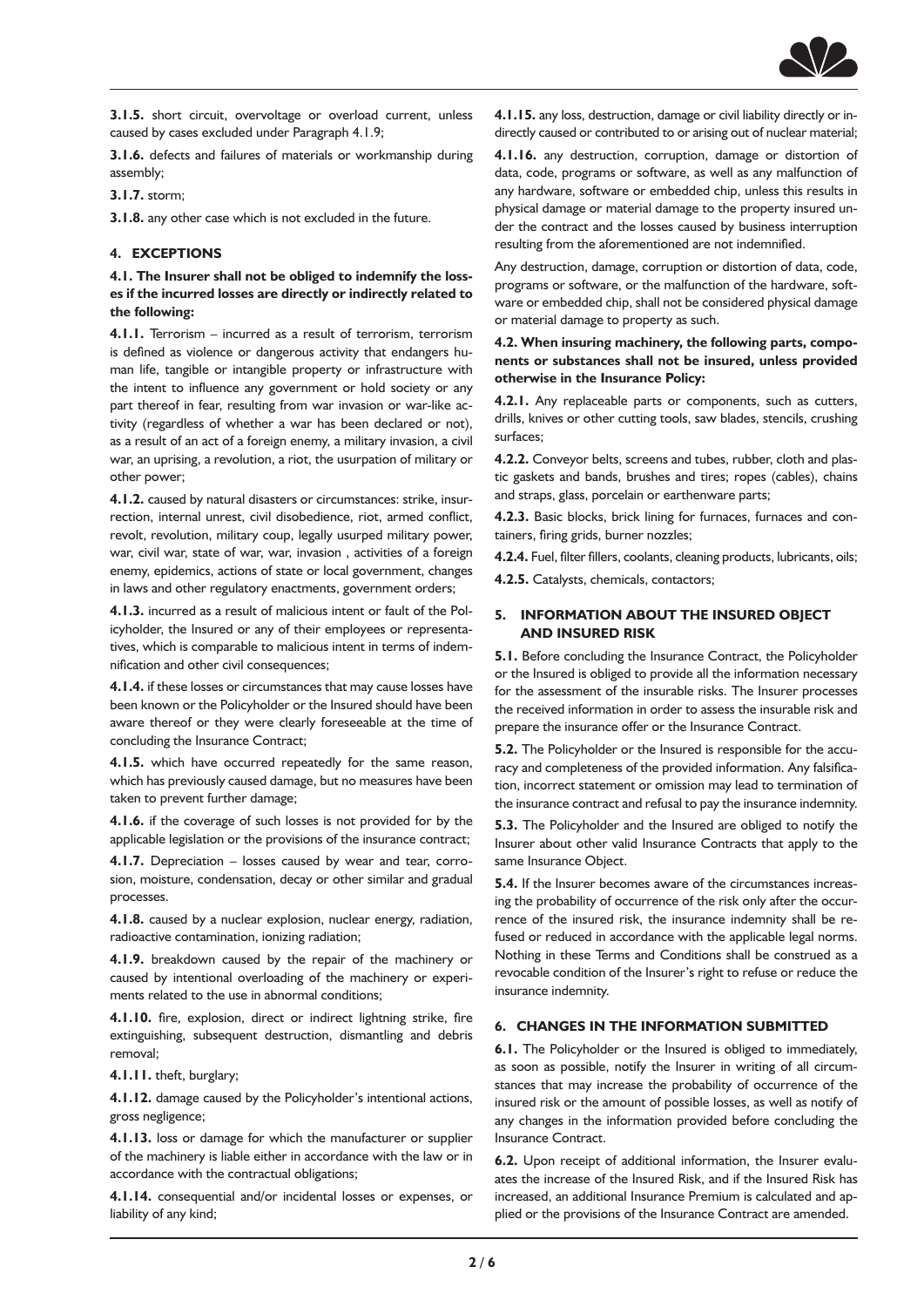

**6.3.** Before concluding the Insurance Contract, during the term of the Insurance Contract or after the end of the Insurance Period, the Insurer has the right to inspect the Insured Object to make sure that there have been no changes in the initial information about the risk. However, this condition does not release the Policyholder and the Insured from the performance of any obligation provided for in the Insurance Contract, nor does it change the performance of the obligations provided for.

#### **7. SUM INSURED AND VALUE OF THE INSURED OBJECT**

**7.1.** The Sum insured is determined by the Policyholder. The Policyholder assumes full responsibility for compliance of the Sum Insured with the value of the Insured Object.

**7.2.** The sum insured is determined for each Insured Object separately, it is specified in the Insurance Contract, indicating whether the insurance is determined for the actual value or renewal value.

**7.3.** For plant and machinery, the Sum Insured is determined according to its replacement value, which is equal to the lowest cost for the purchase of movable property of the same type and equivalent quality (incl. transportation, design and installation/assembly costs) or the minimum necessary expenses to restore the insured movable property in such quality and to such extent as it was immediately prior to the occurrence of the Insured Event. Unless otherwise agreed in the Insurance Policy, the replacement value is the purchase value of these objects.

**7.4.** By agreement of the parties and unambiguously indicating it in the Insurance Contract, it is possible to insure the Insurance Object according to the First Risk Insurance Principle and the underinsurance conditions shall not be applied in this case.

**7.5.** If on the date of occurrence of the Insured Event the Sum Insured of the damaged unit is less than its replacement value (as defined in Paragraph 5.2), the Insurer shall reduce the amount of the ratio of the insurance amount of the unit specified int he Policy table and the cost of the replacement of the machinery. Each insured object individually is subject to this condition.

#### **8. OBLIGATIONS OF THE POLICYHOLDER AND THE INSURED**

**8.1.** When concluding the Insurance Contract, the Policyholder and the Insured undertake to observe and fulfill all the requirements provided for in these Regulations, as well as to observe and fulfill additional requirements set by the Insurer in writing during the term of the Insurance Contract.

**8.2.** It is the duty of the Policyholder and the Insured to do everything possible to prevent accidents. It is the duty of the Policyholder and the Insured to immediately eliminate any noticed error or defect or to take additional safety measures without delay, as the case may be.

**8.3.** Before the conclusion of the Insurance Contract and throughout the Insurance Contract period, the Policyholder and the Insured has the obligation to provide to the Insurer complete and accurate information related to the Insurance provided in the Insurance Contract, including information on the Insured Object and information necessary to assess the probability of occurrence of the Insured risk, information on all changes and circumstances that have occurred during the term of the Insurance Contract and may affect the occurrence of the Insured risk, as well as the information related to the possible Insured Event.

**8.4.** Persons who are authorized to perform the monitoring or administration of the insured objects or in whose use the insured object has been transferred shall be deemed comparable to a Policyholder. Any actions by these persons shall be deemed comparable to the actions of the Policyholder in terms of consequences.

**8.5.** The Policyholder and the Insured are obliged to comply with the legal acts in force in the Republic of Latvia and the additional security requirements set by the Insurer below during the entire term of the Insurance Contract.

# **9. MUTUAL OBLIGATIONS OF THE POLICYHOLDER AND THE INSURED**

**9.1.** The Policyholder is obliged to inform the Insured that the Insured is insured in accordance with a certain Insurance Contract, the conditions of which the Policyholder has agreed with the Insurer, and the Insured is bound by these conditions, must observe and fulfill them, as well as explain to the Insured what consequences occur in case the Insured fails to perform and/or improperly performs any of the provisions of the Insurance Contract.

# **10. CONSEQUENCES OF THE FAILURE TO PERFORM THE DUTIES OF THE POLICYHOLDER OR THE INSURED**

**10.1.** If the malicious intent (Section 1641 of the Civil Law) or gross negligence (Section 1645 of the Civil Law) of the Policyholder or the Insured has caused the Insurer being mislead about the condition of the Insured Object or the circumstances in order to assess the probability of the occurrence of the insured risk and the amount of possible losses, the Insurance Contract shall be deemed void from the moment of conclusion. The Insurer shall not repay the insurance premiums paid.

**10.2.** The action or inaction of the eligible users of the Insurance Objects is comparable to the action or inaction of the Insured himself, in making a decision on refusal to pay the Insurance Indemnity or a decision to reduce it.

# **11. INSURANCE INDEMNITY**

**11.1.** The Insurer shall pay the insurance indemnity by indemnifying the losses in accordance with the conditions referred to in the Insurance Contract, which have arisen in connection with the damage or theft of the Insured Object as a result of the insured risks specified in the Insurance Contract.

**11.2.** The Sum Insured of the Insured Object immediately before the occurrence of the Insured Event is determined in accordance with Paragraph 5.2 of the terms and conditions.

**11.3.** If the insured machinery is completely destroyed or it is not possible to restore and repair it, then the amount of insurance indemnity is determined based on the actual value of the functionally equivalent and equally used machinery at the time of loss or the market value of machinery at the time of loss, indemnifying the lower of these values.

**11.4.** In cases where it is possible to repair the insured object, the Insurer will cover the expenses that inevitably arise in order to restore the damaged machinery to the operating condition it was in immediately prior to the Insured Event. If due to repairs the value of one object or its part increases, the Insurer's liability decreases by the amount of such increase.

**11.5.** The Insurer shall cover the costs of temporary repairs, if such repairs are related to the Insured Event, and shall form part of the final repairs and shall not increase the total repair costs.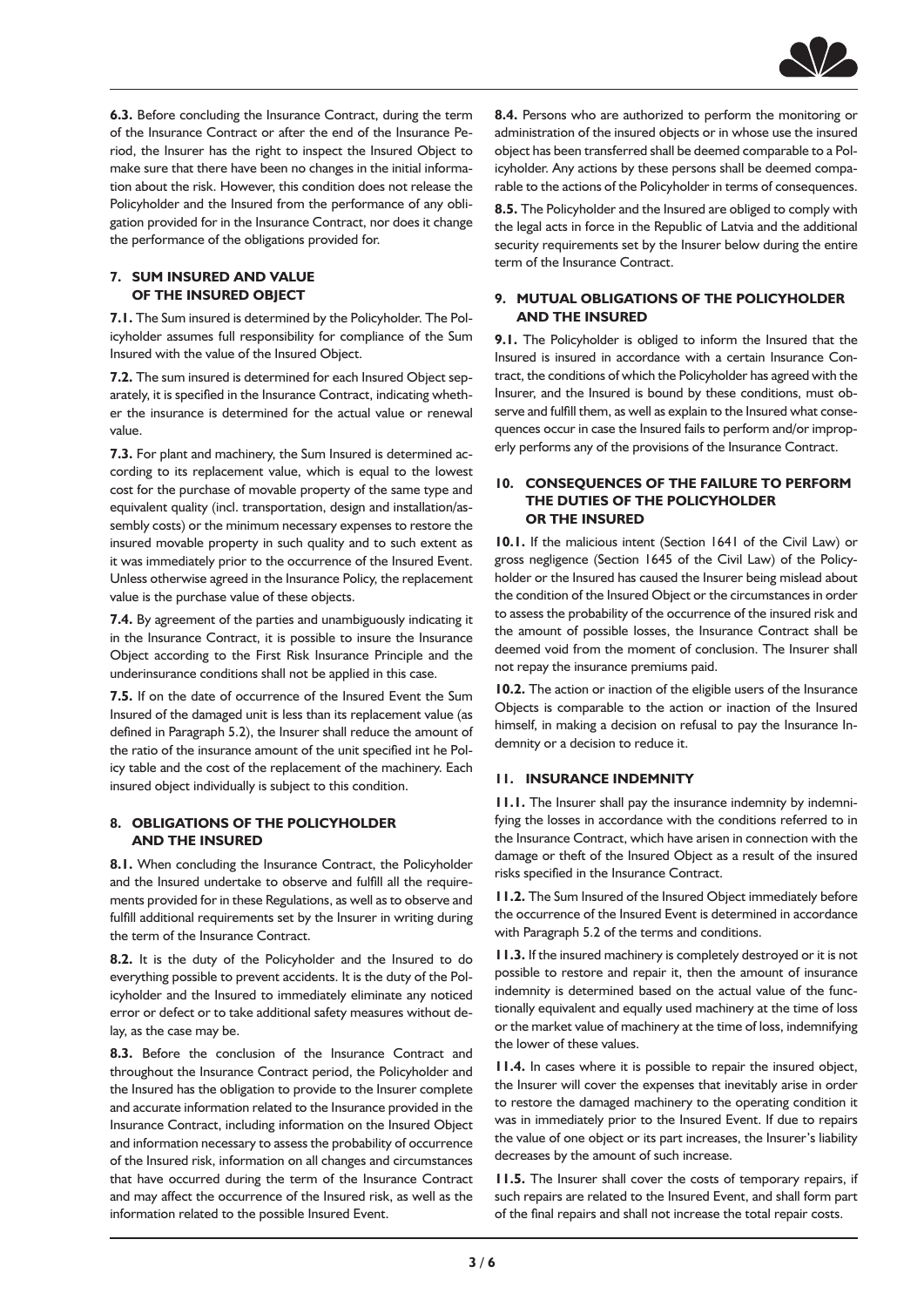

**11.6.** The Insurer shall also indemnify the dismantling and reassembly fees incurred in connection with the performance of repairs, as well as the usual transportation fees, customs duties and other fees, if any. If the repairs are performed in the Policyholder's workshop, the Insurer will pay the material costs and salaries to be paid in connection with the repairs. The value of any rescued material is deducted from the indemnity.

**11.7.** The Insurer may, at its option, repair, restore or replace any lost or damaged machinery, or pay indemnity in cash.

**11.8.** If the machinery cannot be restored (Total loss), the insurance indemnity is calculated by deducting from the amount of loss the value of the residual property that may be used in the future.

**11.9.** The Insured Object may be recognized as fully lost if the calculated renewal expenses exceed 70 (seventy) % of the full renewal value of the object at the time of the loss. The decision on total loss is made by the Insurer. After the payment of the insurance indemnity, the insurance amount specified in the policy shall not be reduced by the amount of the paid indemnity, but no under-insurance shall be applied to the following events.

**11.10.** The Insurer's liabilities for each object of the machinery at any time of the Insurance Period do not exceed the amount specified for such object in the Policy Table.

**11.11.** Except as expressly provided in the contract, any additional charges incurred in connection with a claim covered by this contract for overtime, night work, public holidays and public holidays, as well as the urgent delivery or transport of parts of machinery by air, shall not be reimbursed.

**11.12.** The costs of any alterations, additions, improvements or overhauls made during the repairs shall not be covered by this contract.

**11.13.** Where the performance of the Insurer's obligations or the extent thereof depends on such circumstances that are present in civil, criminal or administrative proceedings, the Insurer is entitled to make the decision on the payment of the insurance indemnity or refusal to pay the insurance indemnity after the entry into force of such decision of the court or other official of a state or municipal authority by which the relevant case is definitively decided or adjudicated.

# **12. INSURANCE INDEMNITY PAYMENT PROCEDURE**

**12.1.** The Policyholder or the Insured shall submit a written application to the Insurer regarding the occurrence of the insured risk.

**12.2.** The Insurer shall review the received application and the attached documents in order to establish whether the Insured Event has occurred, if it has occurred, then the amount of the insurance indemnity shall be determined:

**12.2.1.** if the Insured Event has occurred and the parties have agreed on the amount of the insurance indemnity, then:

- a) The Insurer shall make a decision on the payment of the insurance indemnity within 30 (thirty) days from the receipt of all necessary documents;
- b) The Insurer shall pay the insurance indemnity within 10 (ten) business days after the decision on the payment of the insurance indemnity has been made.

**12.2.2.** if the Insured Event is not established:

a) then the Insurer shall make a decision regarding the refusal to pay the insurance indemnity;

b) the Insurer shall notify the Insured of the decision taken within 5 (five) business days after the decision is made.

**12.2.3.** The insurance indemnity is paid according to the principle of compensation, taking into account the following:

**12.2.4.** the insurance indemnity is calculated and paid by applying the compensation principle, thus the insurance indemnity to be paid may not exceed the losses caused in the Insured event;

**12.2.5.** only proven, caused losses are compensated, except for the exceptions specified in regulatory enactments or the Insurance Contract;

**12.2.6.** losses incurred before the effective date of the Insurance Contract are not indemnified;

**12.2.7.** losses incurred after the expiry of the Insurance Contract shall not be indemnified, unless otherwise provided in the Insurance Contract.

**12.3.** Where the performance of the Insurer's obligations or the extent thereof depends on such circumstances that are present in civil, criminal or administrative proceedings, the Insurer is entitled to make the decision on the payment of the insurance indemnity or refusal to pay the insurance indemnity after the entry into force of such decision of the court or other official of a state or municipal authority by which the relevant case is definitively decided or adjudicated.

**12.4.** If a split payment is applied to the Insurance Premium, the Insurer shall deduct the unpaid part of the Insurance Premium from the insurance indemnity to be paid.

#### **13. CONCLUSION AND VALIDITY OF THE INSURANCE CONTRACT**

**13.1.** The Insurance Contract is concluded on the basis of information provided by the Policyholder or the Insured, and the fact of concluding the Insurance Contract may not be interpreted as the Insurer's consent or acceptance of this information.

13.2. The Insurer may prepare an insurance offer before concluding the Insurance Contract. If the Policyholder pays the Insurance premium indicated in the insurance offer to the Insurer's bank account, the Insurance Contract shall not be deemed concluded, unless otherwise specified in the insurance offer. The Insurer has the right to return such erroneously made payment to the Policyholder within 30 (thirty) days.

**13.3.** The Insurance Contract shall enter into force if the payment of the Insurance Premium or the first installment of the Insurance Premium has been made in the amount and at the time specified in the Insurance Contract or the invoice attached thereto, unless otherwise provided in the Insurance Contract.

**13.4.** If the Insurance Contract or the invoice attached thereto stipulates that the Insurance Premium or the first part thereof is paid after the Insurance Contract enters into force, then after the Insurance Premium or the first installment is paid in the amount and within the term specified in the Insurance Contract, the Insurance Contract is valid from the date of entry into force indicated.

**13.5.** The date of payment shall be the date when the Insurance Premium or a part thereof is received in the bank account of the Insurer or the insurance distributor who is authorized to collect Insurance Premiums on behalf of the Insurer.

**13.6.** If, contrary to what is specified in the Insurance Contract or the invoice, the Insurance Premium or the first part thereof is not paid within the specified term and amount, then it is considered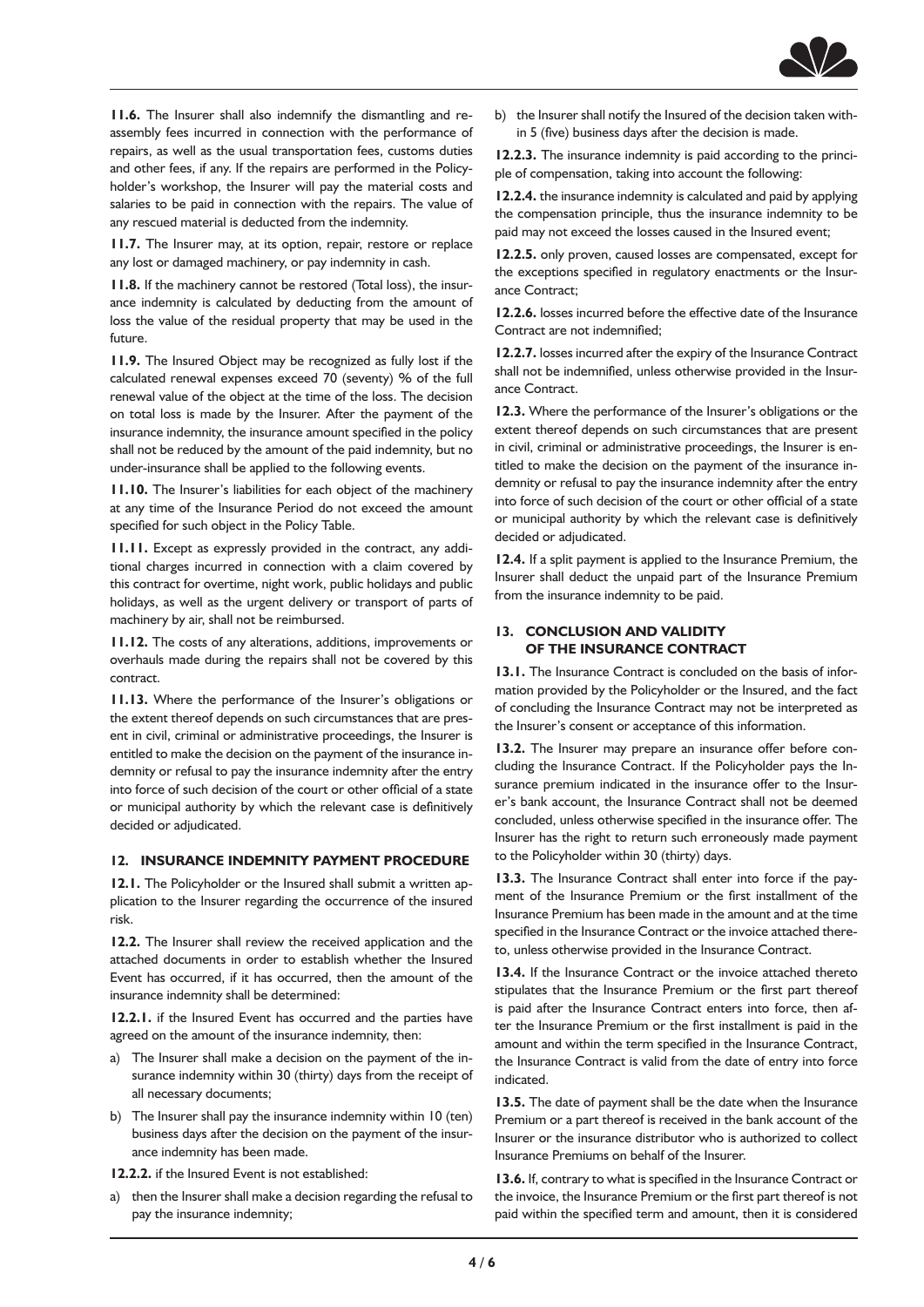

that the Insurance Contract has not entered into force from the day of its conclusion. A separate notice that the Insurance Contract has not entered into force shall not be sent to the Policyholder and the Insured.

**13.7.** Payment of the insurance premium or the first installment thereof after the payment term indicated in the invoice does not oblige the Insurer to assume any obligations. The Insurer has the right to return the paid Insurance Premium or the payment of the first installment thereof to the Policyholder within 15 (fifteen) days.

**13.8.** When concluding the Insurance Contract using a means of distance communication, the same procedure for the entry into force of the Insurance Contract as when concluding the contract in person applies. The right of withdrawal does not apply to the Insurance contract.

# **14. TERMINATION OF THE INSURANCE CONTRACT**

**14.1.** The Insurer or the Policyholder has the right to terminate the Insurance Contract unilaterally in the cases specified in the Insurance Contract Law before the end of the Insurance Period, i.e., after the occurrence of the Insured Event, by sending a written notice to the other contracting party. The Insurance Contract shall be terminated on the  $15<sup>th</sup>$  (fifteenth) day after sending the written notice.

14.2. The Policyholder is obliged to pay the Insurer the Insurance Premium or a part thereof for the period when the Insurance Contract was in force.

**14.3.** If the Insurance Indemnity has been paid during the Insurance Period and the Policyholder terminates the Insurance Contract before the expiry of the Insurance Contract or has not made the current payment of the Insurance Premium, then the Insurer has the right to issue an invoice for the remaining part of the Insurance Premium. The Policyholder is obliged to pay the invoice issued by the Insurer on time and in full.

**14.4.** If, based on the written application of the Policyholder, the Insurance Contract is terminated before the end of the Insurance Period, the Insurer shall reimburse the unused Insurance Premium for the remaining period according to the statutory calculation, deducting from it the Insurance Indemnity paid during the Insurance Contract period, as well as deducting from the balance 15 (fifteen) percent, which are the Insured's presumed expenses in connection with the administration of the Insurance Contract. If the balance of the premium is used to cover other Insurance premium payments to the Insurer, then no deductions are made from the premium in connection with the administration of the Insurance Contract.

**14.5.** If the current Insurance Premium payment has not been paid within the specified term and amount, the Insurer shall send a written notice to the Policyholder or the Insured regarding the untimely or incomplete current payment of the Insurance Premium with an invitation to pay the remaining part of the Insurance Premium.

14.6. If the Policyholder fails to pay the Insurance Premium within the term and in the amount specified in the notice of current payments, the Insurance Contract shall be terminated without refunding the Insurance Premium for the period when the insurance was valid. A separate notice stating that the Insurance Contract is terminated and the remaining part of the premium is not reimbursed shall not be sent to the Policyholder and the Insured.

14.7. Notwithstanding any other provision of the Insurance Contract, the Insurer shall not be deemed to provide insurance coverage or make any payments or provide any services or benefits to any Insured and any other person to the extent that such cover, payment, service, benefit and/or any transaction or activity of the Insured violates the applicable sanctions, i.e., any and all trade, financial embargo or economic sanctions, laws or regulations directly applicable to the Insurer. The applicable sanctions are as follows: (I) local sanctions; (II) the European Union (EU); (III) the United Nations (UN); (IV) United States (USA) and/or (V) all other sanctions applicable to the Insurer.

#### **15. INFORMATION ON THE PERSONAL DATA PROCESSING**

**15.1.** The Insurer processes the received information in accordance with the regulatory enactments in force in the Republic of Latvia, including in accordance with the Data Regulation No. 2016/679.

**15.2.** Pursuant to Article 13 of the Data Regulation No. 2016/679, the Insurer, before concluding the insurance contract, shall notify the data subject (the Policyholder) that:

**15.2.1.** the data controller is the Latvian branch of Compensa Vienna Insurance Group ADB;

**15.2.2.** the contact information of the data controller is – info@compensa.lv, (+371) 67558888;

**15.2.3.** the contact information of the data protection specialist is - [DPO@compensa.lv;](mailto:DPO@compensa.lv)

**15.2.4.** the data is processed in order to conclude the Insurance Contract, monitor its performance during the term of the insurance contract and pay the insurance indemnity; the legal basis for data processing – the agreement concluded between the parties;

**15.2.5.** the data are also processed for other purposes if the data subject has given his or her consent; the legal basis for data processing – the consent of the data subject;

**15.2.6.** the data subject has the right, at any time, to revoke the given consent to the processing of personal data in writing;

**15.2.7.** the legitimate interest of the data processing controller – to receive feedback from the data subject after the conclusion of the Insurance Contract or the payment of the insurance indemnity;

**15.2.8.** categories of recipients of personal data – in relevant cases specified by the law – state and local government institutions; medical institutions, more information can be found on the Insurer's website [www.compensa.lv/privacy-policy;](https://www.compensa.lv/privacy-policy/)

**15.2.9.** in certain cases, personal data may be transferred outside the EEA – legal basis – saving the health or life of a person (data subject):

**15.2.10.** the term of storage of personal data – depending on the specifics of the insurance product, the terms of storage specified in the Insurance Terms and Conditions and special laws;

**15.2.11.** the data subject has the right to request information regarding the processing of the data subject's personal data by the Insurer;

**15.2.12.** the data subject has the right to submit a complaint regarding the data controller to the State Data Inspectorate [www.dvi.gov.lv](https://www.dvi.gov.lv/), [info@dvi.gov.lv](mailto:info@dvi.gov.lv);

**15.2.13.** the data subject is obliged to provide personal data in order to enter into the Insurance Contract in order to pay the